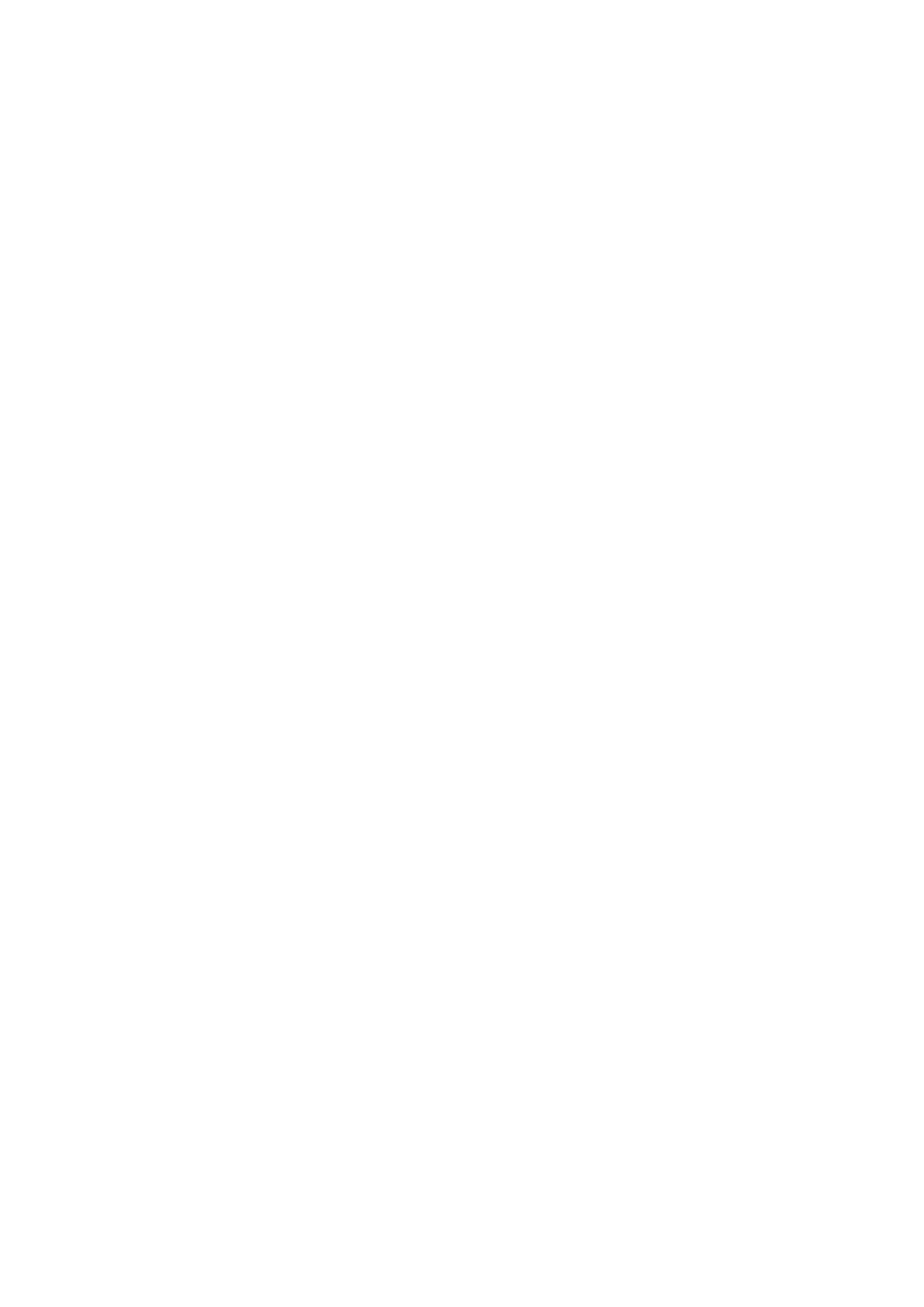## **Contents**

| Introduction                                                 | 4              |
|--------------------------------------------------------------|----------------|
| Alcohol consumption and street drinking                      | 6              |
| Defining street drinking                                     | 6              |
| <b>Tackling street drinking</b>                              | $\overline{7}$ |
| Setting up a 'Reducing the Strength' project                 | 8              |
| Core principles of good schemes                              | 8              |
| Designing and launching a scheme – step by step guide        | 9              |
| Checklist/summary                                            | 14             |
| Legal considerations – competition law and the Licensing Act | 14             |
| Competition law and Reducing the Strength schemes            | 14             |
| Licensing conditions and Reducing the Strength schemes       | 15             |
| Case studies                                                 | 16             |
| <b>Suffolk</b>                                               | 16             |
| Portsmouth                                                   | 18             |
| Want to know more?                                           | 19             |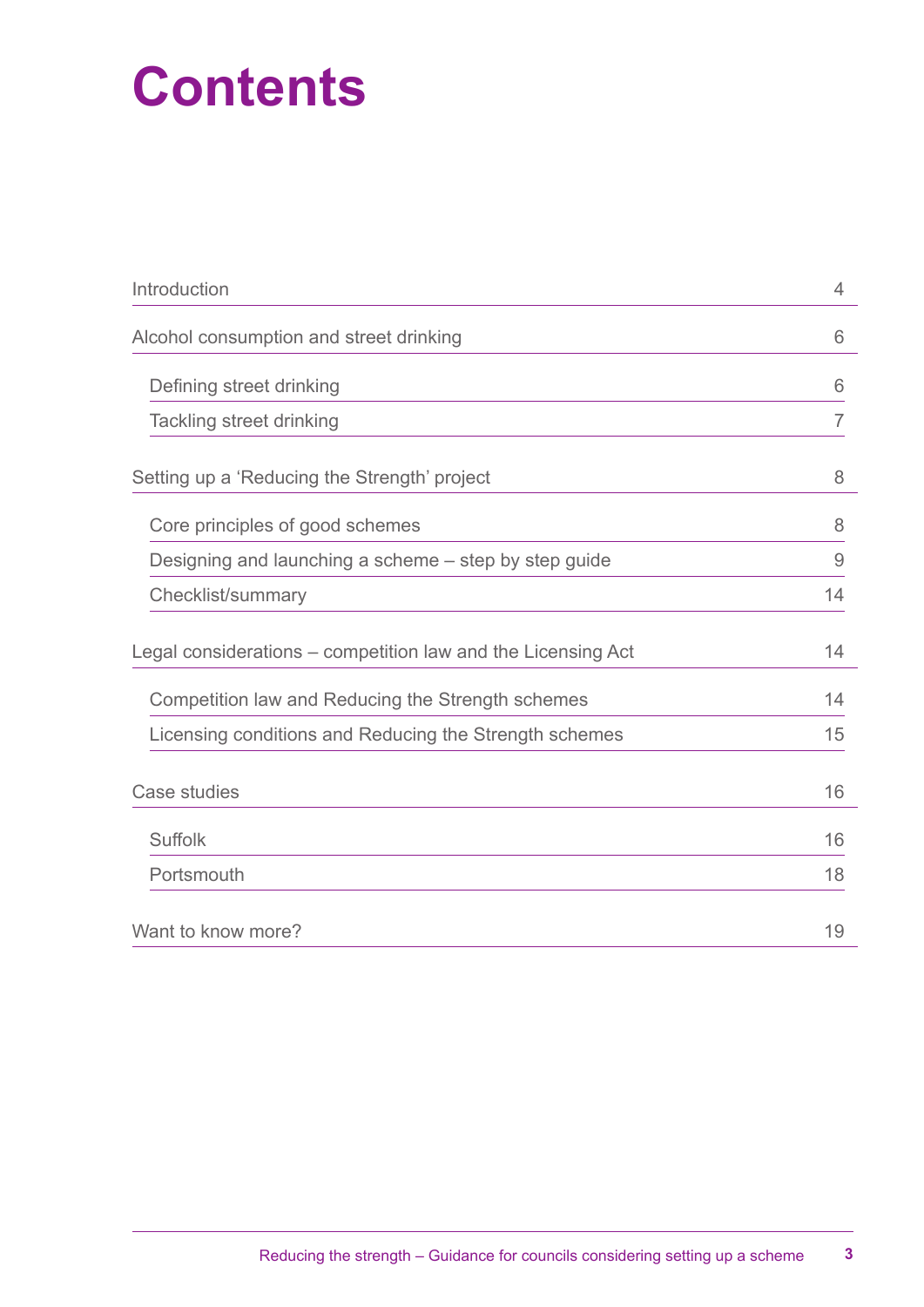# **Introduction**

Councils have multiple roles in relation to the sale, consumption and impact of alcohol in their local areas. As licensing authorities, they are responsible for authorising the sale of alcohol by licensed premises in accordance with the four licensing objectives, a role that extends to working in partnership with businesses, the police and others to ensure that alcohol is enjoyed safely and responsibly. Since 2013, when responsibility for public health returned to councils, they have also assumed responsibility for reducing the harmful health impacts of alcohol misuse on individuals and communities. The challenge for councils is to find the right balance between these different objectives.

There is scope for developing innovative approaches in this area, and many examples of projects seeking to address these objectives. One such project is an approach to tackling the harmful effects of strong and low cost alcohol products through 'Reducing the Strength' campaigns.

Reducing the Strength refers to initiatives designed to tackle the problems associated with street drinking by removing from sale low price high-strength alcohol products through voluntary agreements with local retailers. Suffolk was the first area to adopt the approach back in 2012 and since then a number of other places have followed. The models used vary from place-to-place, but tend to target alcohol products above 6.5 per cent alcohol by volume (abv), although some have focused on a slightly lower abv or lower cost products.

The early success of the scheme in Suffolk generated significant interest in Reducing the Strength schemes, with former Crime Prevention Minister Norman Baker MP praising councils' 'initiative and determination to find ways to tackle the harms associated with high volume super-strength alcohol.' However, there have also been a number of concerns raised about them, particularly by retailer and producer associations.

The primary concerns raised have been whether such schemes breach competition law and/or whether councils have breached the Licensing Act by seeking to put in place blanket licensing conditions. Concerns have also been raised about whether more recent schemes have adopted the evidence based, holistic approach of the original Suffolk scheme, which aimed to tackle a particular problem in a specific area through a joined up approach with other agencies. Finally, there are concerns about unintended consequences, such as the removal of products that were not a target for such schemes.

The aim of this guidance is to help ensure that Reducing the Strength schemes are designed and established in a way that addresses these concerns and complies with relevant legislation. We have worked closely with industry associations, as well as the Competition and Markets Authority, to understand the risks associated with these schemes and identify how they can be best addressed, so that anyone implementing a Reducing the Strength scheme can do so on a fully informed basis and taking account of best practice drawn from elsewhere, in particular Suffolk and Portsmouth, who have shared case studies for this document.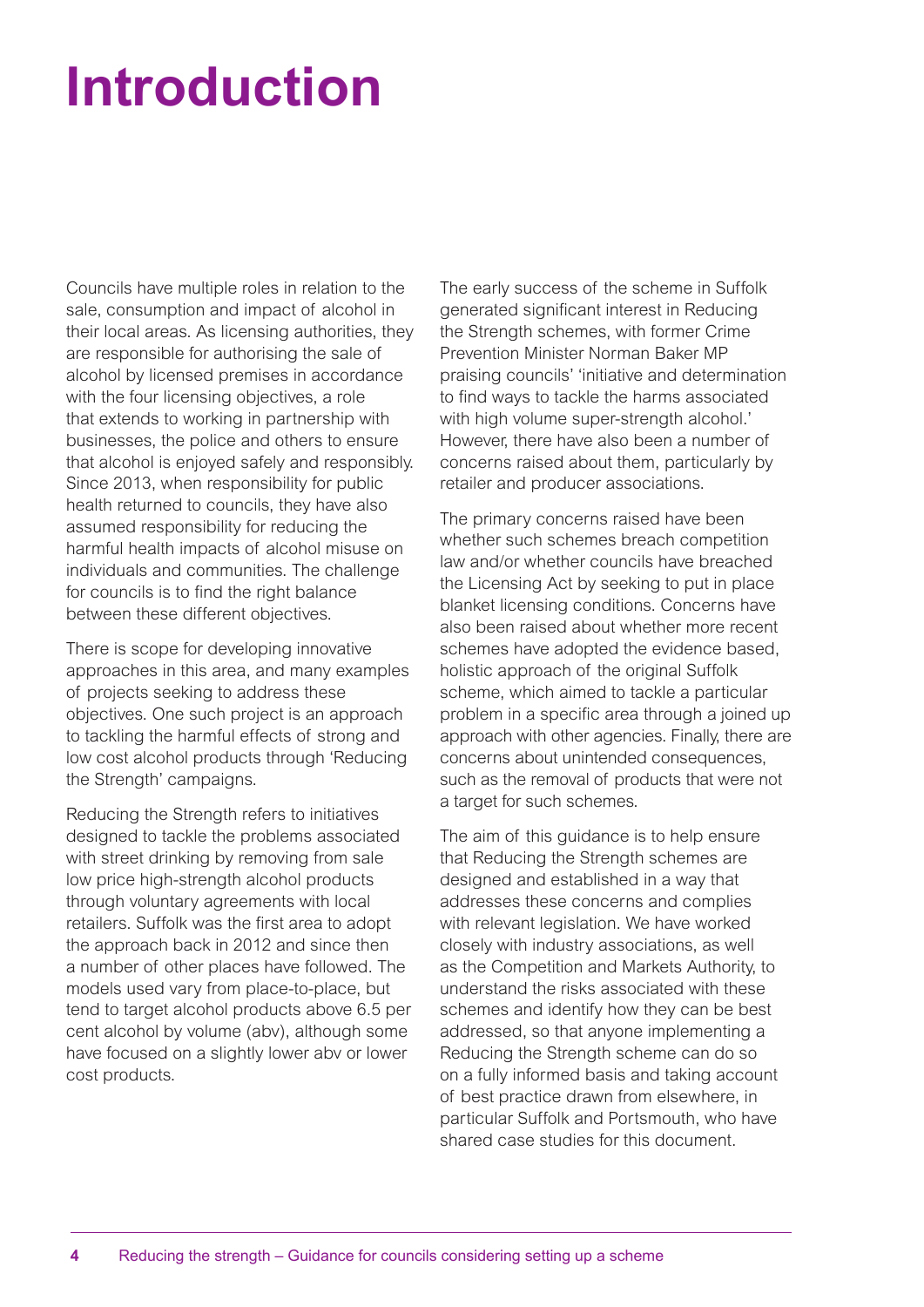In producing this guidance, we are not seeking to encourage councils to adopt Reducing the Strength schemes; individual councils and their partners will reach their own decisions based on local circumstances, and the decisions reached will vary from place to place. However, in light of ongoing concern about these schemes among some sections of the industry, and the risk that a producer trade body may yet seek to challenge these schemes in court, we urge any council that is considering embarking on a Reducing the Strength scheme to familiarise themselves with the issues outlined in this document and seek their own legal advice before implementing a Reduce the Strength scheme.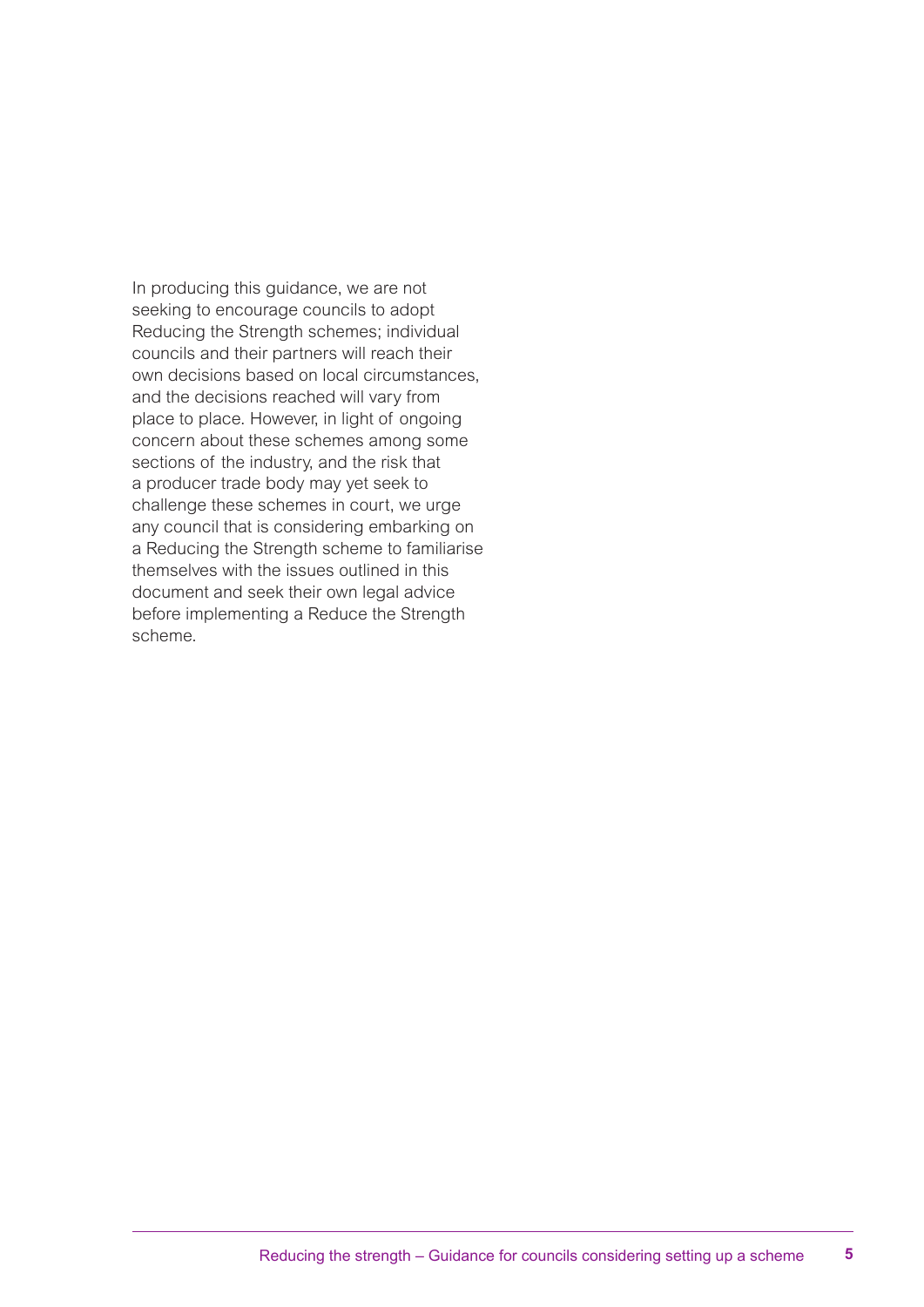## **Alcohol consumption and street drinking**

Councils face a challenge in terms of their public health role and alcohol. On the one hand, the vast majority of people who enjoy alcohol do so responsibly and without causing immediate harm to either themselves or others. Furthermore, alcohol and the wider hospitality industry make an extremely significant contribution to the national and local economies through bars, pubs, clubs and restaurants.

Yet there is also a clear body of evidence demonstrating that drinking habits are harming the nation's health as well contributing to problems on the streets of towns and cities. The Health and Social Care Information Centre estimates that about 1.6 million adults in England are dependent on alcohol, and alcohol misuse can lead to a wide range of conditions, including cancer, heart disease, strokes and, of course, liver disease. It is also believed to be a factor in about half of all violent crime and domestic abuse and is estimated to cost the country £11 billion a year in terms of criminal justice (or £21 billion when health and loss of productivity is taken into account).

To balance these two realities, the most effective approach for councils to take in managing alcohol will be to use their health and licensing roles to target specific issues and problems arising from the consumption of alcohol, rather than taking a universal approach that affects those who are drinking responsibly. Reducing the strength schemes are a good example of this targeted approach and are one of a range of tools used to tackle alcohol related harm.

## Defining street drinking

A street drinker is defined as a person who drinks heavily in public places and, at least in the short term, is unable or unwilling to control or stop their drinking, has a history of alcohol misuse and often drinks in groups for companionship (Lamb, 1995). People who are street drinkers are likely to be at increased risk of causing harm to themselves or others and may be involved in antisocial behaviour such as begging, or rowdy drunken behaviour that can be intimidating or even violent. Street drinkers are often, although not exclusively, associated with homelessness; homeless charity Thames Reach has stated that strong and cheap alcohol is responsible for more deaths among the homeless than heroin or crack cocaine combined.1

Street drinking can have an extremely damaging impact on local communities and peoples' perception of them, including on businesses in close proximity to places where street drinkers congregate.

Street drinkers often consume high strength alcohol. The definition of high strength varies, but for the purposes of Reducing the Strength schemes has tended to refer to products from around 6.5 per cent abv upwards. There is a wide range of beers available around the 8 to 9 per cent abv mark – as well as a number of high-strength white ciders – and a single 500ml can of high strength lager can contain over four units of alcohol, more than the daily lower risk drinking guidelines for both men and women. A recent ruling by the Portman Group Independent Complaints

www.thamesreach.org.uk/news-and-views/campaigns/ super-strength-drinks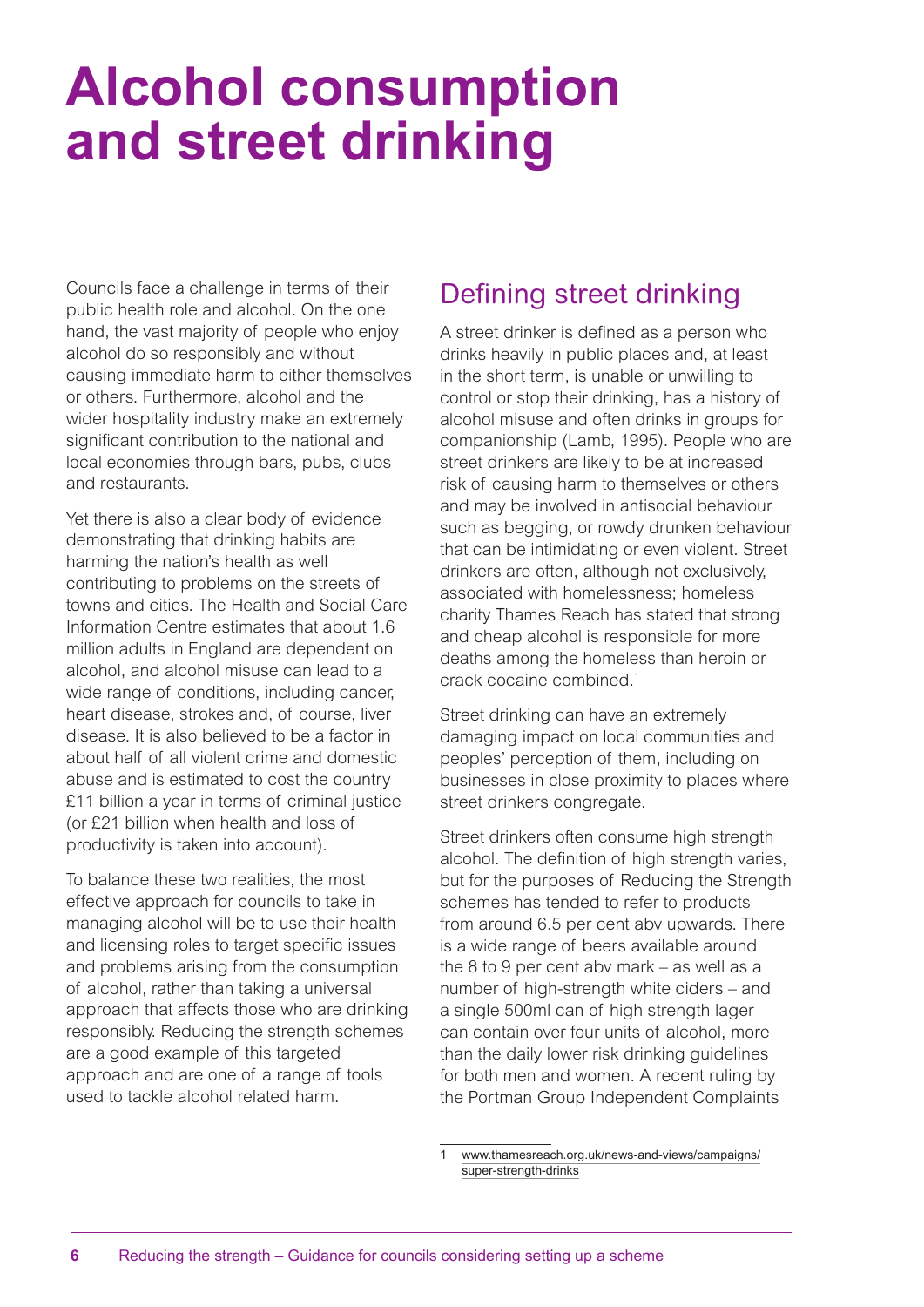Panel<sup>2</sup> found that 500ml cans of 9 per cent abv Tennents Super 'encouraged immoderate consumption', as a single can contained more than the government quidelines and contents are encouraged to be consumed be one person in one setting. The product was therefore found to breach Rule 3.2 (f) of the Portman Group Code, which states that 'a drink, its packaging or promotion should not encourage illegal, irresponsible or immoderate consumption, such as binge drinking, drunkenness or drink-driving.' Consequently, licensees have been asked not to place orders for stocks of the product after 31 December 2014

The Portman Group issues alerts with their latest decisions, and councils may wish to sign-up for these alerts and encourage local retailers to do the same.

Clearly, not all high-strength products are consumed in the same way. A number of high-strength products are targeted at the luxury end of the market and are rarely associated with street drinking and/or alcoholrelated violence. Any scheme will need to make provision to exclude premium and craft products that are not associated with street drinking or other anti-social behaviour being targeted by schemes.

However, low price high-strength products are most commonly associated with street drinkers and rough sleepers, and are therefore linked to some of the specific issues experienced by these groups and the communities where they are based.

## Tackling street drinking

Initiatives to deal with street drinking have included controlling mechanisms such as by-laws, public space protection orders, or anti-social behaviour orders. The government's public health responsibility deal – its voluntary partnership with industry – is also having an influence. In July 2014, it was announced that from December 2014 those

signing up to the agreement would not sell alcohol products with more than four units per 440ml can. Tesco and Morrisons were among the early retailers to sign up, although it is unclear what level of support there is in the wholesale retail market, which supplies the vast majority of off licence premises.

### **A partnership approach: the Responsibility Deal**

The Responsibility Deal aims to tap into the potential for businesses and other influential organisations to make a significant contribution to improving public health by developing a more collaborative approach to tackling the challenges caused by our lifestyle choices.

Since its launch in March 2011, the Public Health Responsibility Deal has harnessed the potential for businesses to play their part in shaping an environment which supports people to make healthier choices. To date, over 600 companies have made commitments covering alcohol, food, health at work and physical activity.

However, it is local initiatives that can really tackle problems associated with street drinking, through a series of targeted measures involving a range of different services or interventions. Since many street drinkers will be alcohol dependent or have entrenched problems with alcohol misuse, effective solutions will include the offer of support services to tackle alcohol dependency.

For example, Suffolk's approach to street drinking involved the provision of treatment, education and alternative accommodation in addition to removing selected products from the shelves. It is this comprehensive package that has achieved the significant reductions in street-drinking and alcohol-related violence in the town; one measure in isolation would not have been as effective.

<sup>2</sup> www.portmangroup.org.uk/docs/default-source/complaintdecisions/rab-flyer\_tennentssuper-vfinalA7E479E8F3F8. pdf?sfvrsn=2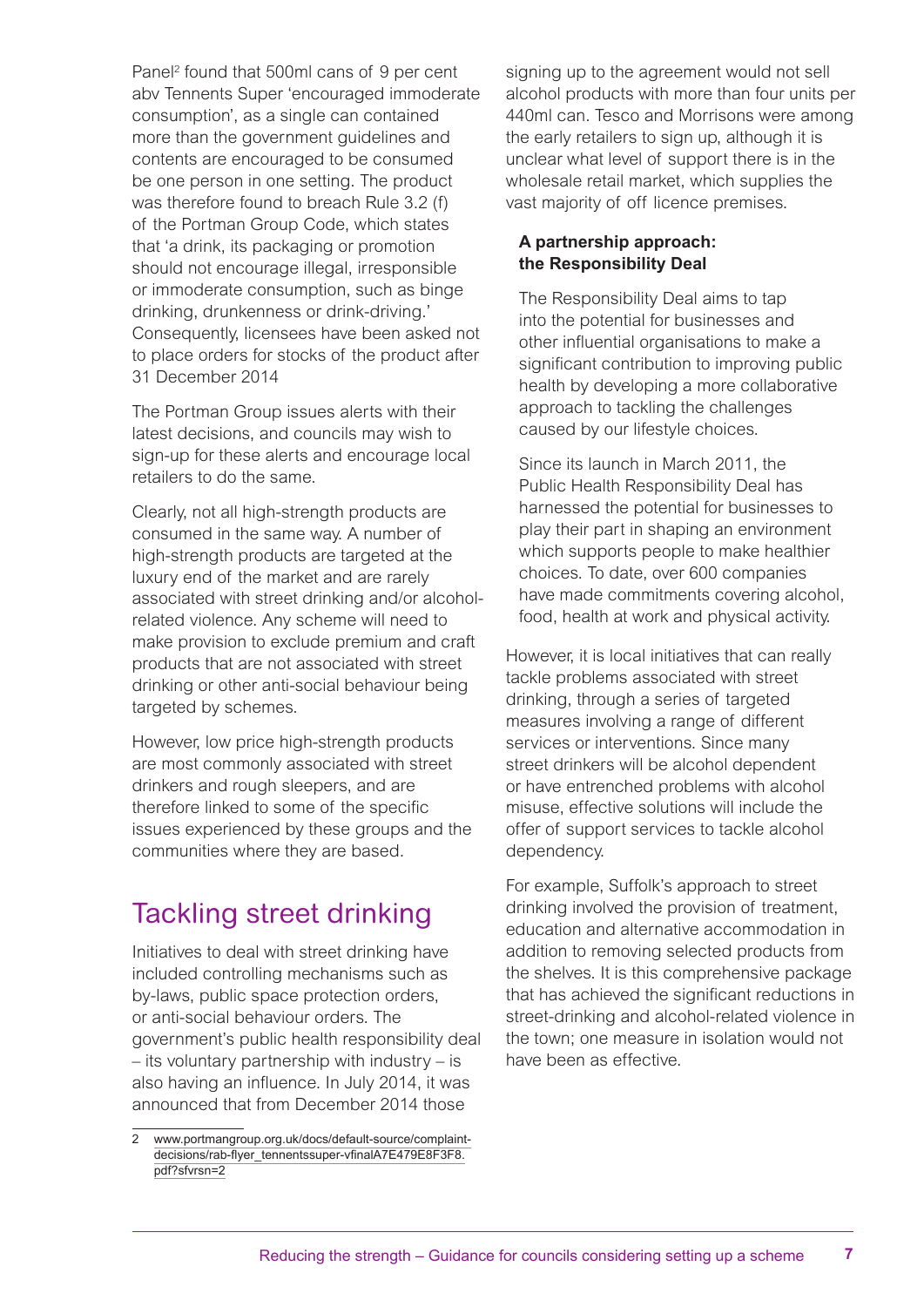## **Setting up a 'Reducing the Strength' project**

### Core principles of good schemes

There are many shared characteristics of successful Reducing the Strength schemes, but they can be summarised under three broad headings.

### **Using the evidence base to agree clear, targeted objectives**

The most effective schemes will be underpinned by a clear, localised evidence base that provides the rationale for both the scheme and its specific objectives, in terms of targeting particular issues, products or areas. Starting with a solid evidence base will also enable councils and their partners to monitor the impact of the scheme and evaluate its success.

### **Engaging and communicating**

Good schemes will be characterised by early and ongoing communication with partners such as the police, public health teams and local support services / third sector organisations (eg, those working with the homeless, or people with substance addictions), as well as with local businesses, who are pivotal to a scheme's success. Treating businesses as partners, managing the competition law risk to them and understanding businesses' concerns and constraints are all important elements of a scheme.

### **Taking a holistic approach**

The original Suffolk scheme was a success in part because it applied a comprehensive approach to tackling street drinking, rather than using a single isolated measure. Schemes are more likely to be successful

if they apply a range of different tools in a collaborative, comprehensive approach to the problem of street drinking, based on engaging with and involving the partners identified above.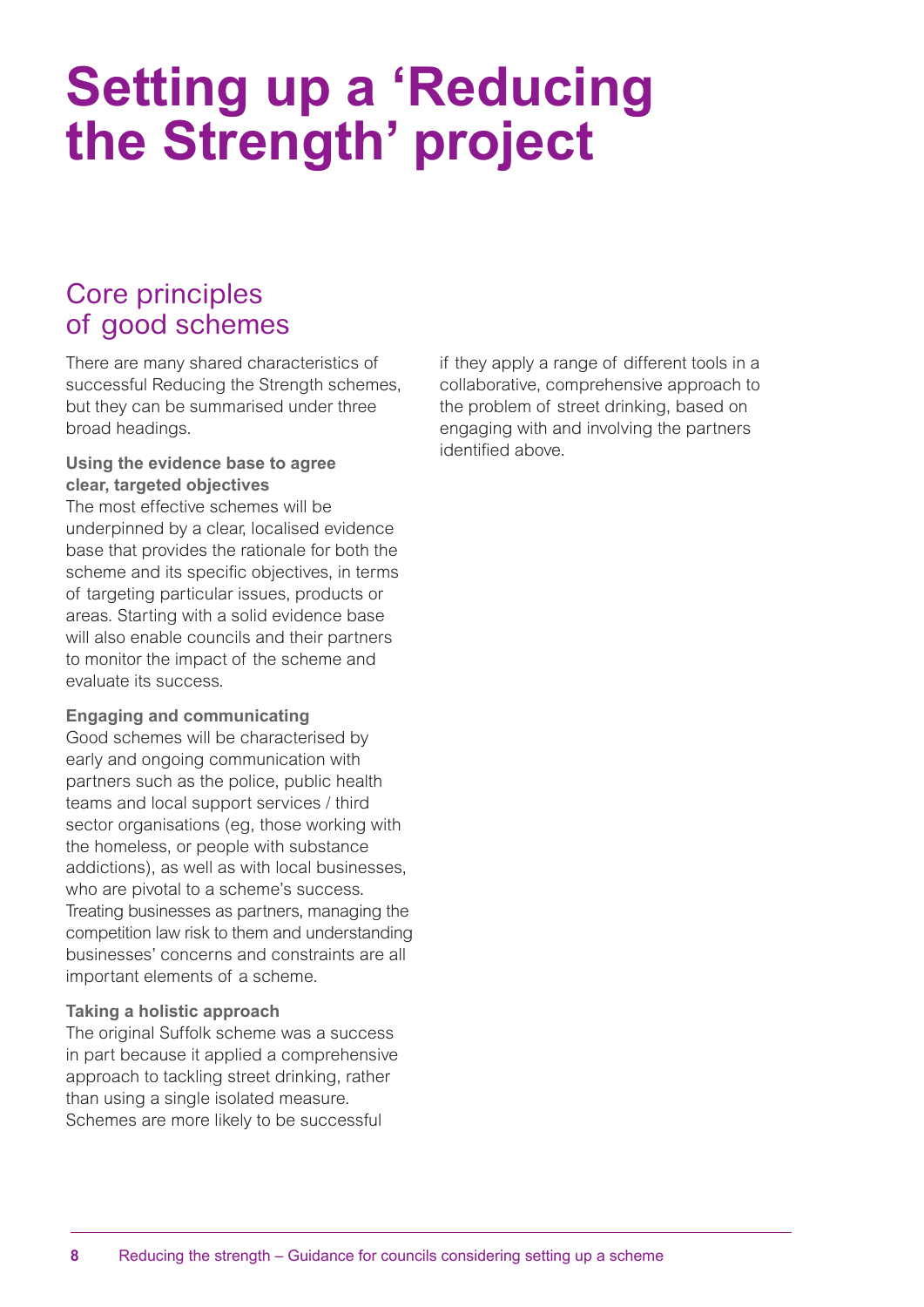### Designing and launching a scheme – step by step guide

There are five key steps to launching a Reducing the Strength scheme:

**Identify problem and evidence base** **Design outline scheme**

**Consult with local stakeholders**

**Refine and implement scheme** **Monitor, evaluate and review**

### **Identify problem and evidence base**

- **Determine whether there is a problem that needs addressing, what it is and what the evidence shows.** The areas that have shown most interest in Reducing the Strength are ones where street drinking and anti-social behaviour are serious problems in specific places. If this is an issue in your area, the council and partners are already likely to know where the problems are, but a review of crime statistics and homeless reports as well as A&E figures will help to evidence this. You may want to use the metrics available on LG Inform<sup>3</sup> to profile your area and compare with other areas with similar demographics.
- **Talk to businesses, the public and local partners (including the police, health teams and charities) to see if they identify the same problems, and what solutions they might suggest.** What are the issues of concern to local residents and businesses? Are there other issues that could be tackled at the same time as the issue you want to address? What support might others be able to provide? If there is a local Business Improvement District, can it provide support in any way?
- **Consider alternative approaches that may be cheaper, easier, and more practical for retailers and other stakeholders.** For example, if a small number of street drinkers have been identified, would it be possible to work with retailers to ensure that those individuals are not served?
	- For instance, a recent survey by the Association of Convenience Stores (ACS) found that retailers often felt intimidated, or risked physical assault, if they refused to sell to a person who was drunk. Provision of community safety and policing support may help them to refuse sales, immediately improving the situation on the streets; Usdaw's 'Freedom from fear' campaign also has some useful information on this.4 Your local pubwatch, Purple Flag Board, Community Alcohol Partnership or Chamber of Commerce may be a good starting point for addressing these issues.
	- Similarly, there are many other schemes that can be effective at tackling issues such as underage sales, violence in licensed premises, or reducing conflict at closing time. These schemes are outside the scope of this guide, but more information can be found on the British Beer and Pub Association website www.beerandpub.com/industrybriefings/local-alcohol-partnerships.

<sup>3</sup> www.local.gov.uk/about-lginform

<sup>4</sup> [www.usdaw.org.uk/campaigns/freedom-from-fear](https://www.usdaw.org.uk/Campaigns/Freedom-From-Fear)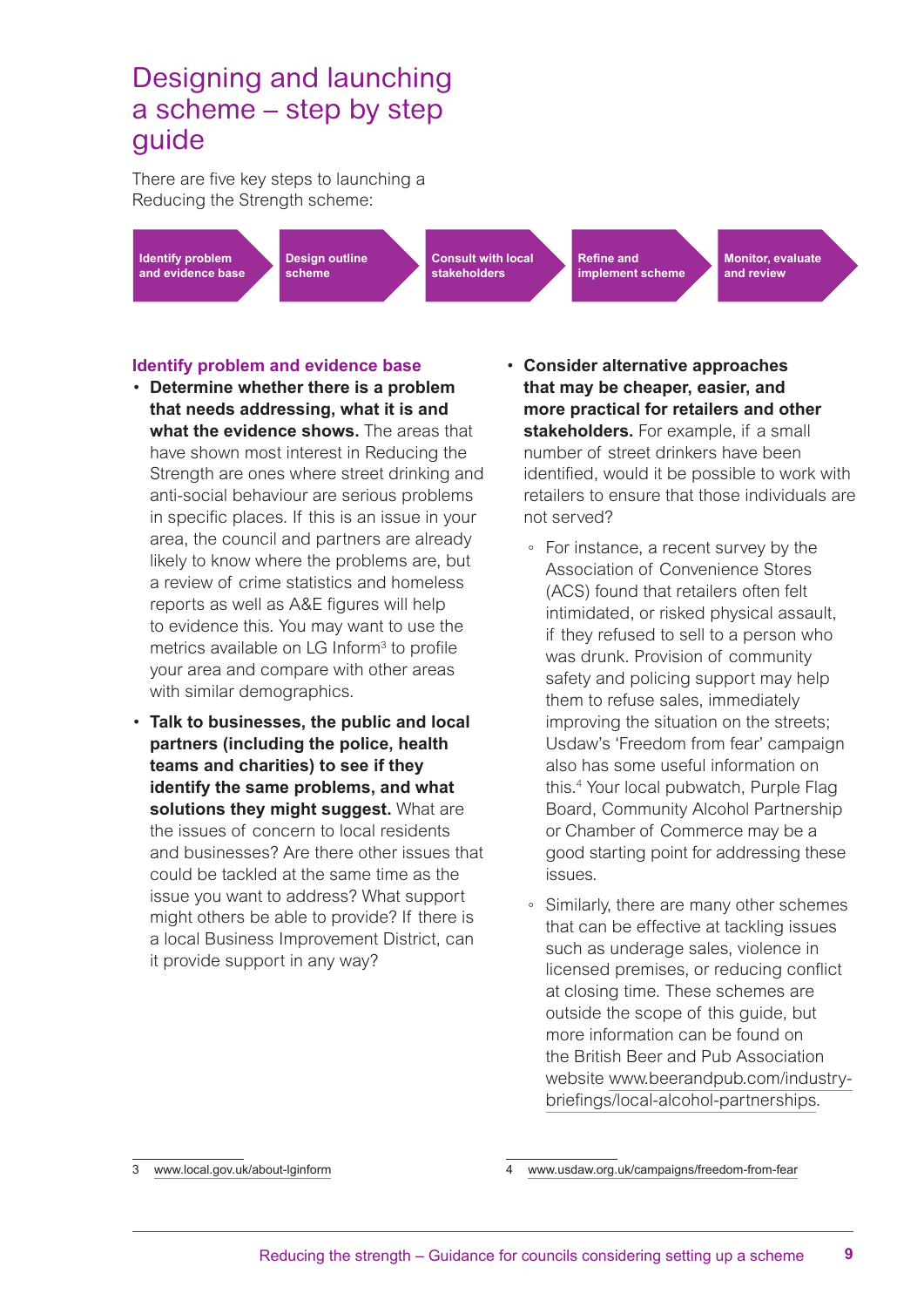- A sound evidence base is essential for most licensing decisions or partnership work, and you may be able to use the evidence to introduce a cumulative impact policy, late-night levy, or even build the case for a health objective in the Licensing Act 2003.
- **Weigh up your options for addressing the issues and decide whether Reducing the Strength is the best solution.**

### **Design outline scheme**

- If you decide there is a role for Reducing the Strength in your area, you should use the available evidence, supported by early discussions with local partners and businesses, to **design an outline approach** covering the:
	- **street drinkers and problem drinkers you are seeking to influence**
	- **products** being consumed by street drinkers
	- **places where these products are available** – including retail outlets but also the black market and informal supply that could be missed by focusing only on shops
	- **geographic area you wish to apply this to**
	- **proposed terms** you would like people to sign up to eg, voluntary removal/ targeted licensing conditions etc
	- different **elements of the scheme that will support the product-focused element** eg, outreach support for street drinkers, detox programmes, alcohol nurses in A&E etc.
- You will need to be clear **about the products that evidence indicates are associated with the local problems you are trying to address**.
	- For example, before establishing their scheme, **Suffolk mapped out which specific products were associated with street drinking or incidents of violence** and was consequently able to narrow down their action to target a very

specific, evidence-based set of high strength products. Other high-strength products, mostly those at the luxury end, were therefore exempted from the scheme as they didn't contribute to street drinking or violence.

- Similarly, **Portsmouth identified products found at the scene of violent crimes, domestic abuse and alcohol related disorder**, all of which had an ABV of 6.5 per cent or higher. Their work with the homeless and homeless charity Centrepoint also identified that homeless people are more likely to drink alcohol from plastic bottles and cans, due to the risks of glass packaging breaking in areas where they plan to sleep or being used as a weapon.
- **It would be sensible to conduct a similar review of products as part of the design stage of a Reducing the Strength scheme**.
- Equally, the available evidence should be used to help **identify the specific geographical area that the scheme will focus on**. In some places, this may be just a few places within a much wider area; alternatively, there may be a rationale for taking a broader approach. The key issue is that the evidence supports your approach, as this is likely to increase participation in the scheme. You should also consider the risk of displacing the problem, either to different locations or on to different products.
- A third key feature of **the scheme will be the approach you are expecting to take with local retailers**; while some places have opted for a simple voluntary removal of certain products, others have sought to add this as a condition to licences.
	- **Businesses may have different views about whether they wish to participate in the scheme and whether or not they are happy to add a formal condition to their licence**. If you can, it will help to take a flexible approach on this – verbal agreements have worked in many places and formal conditions may not be necessary.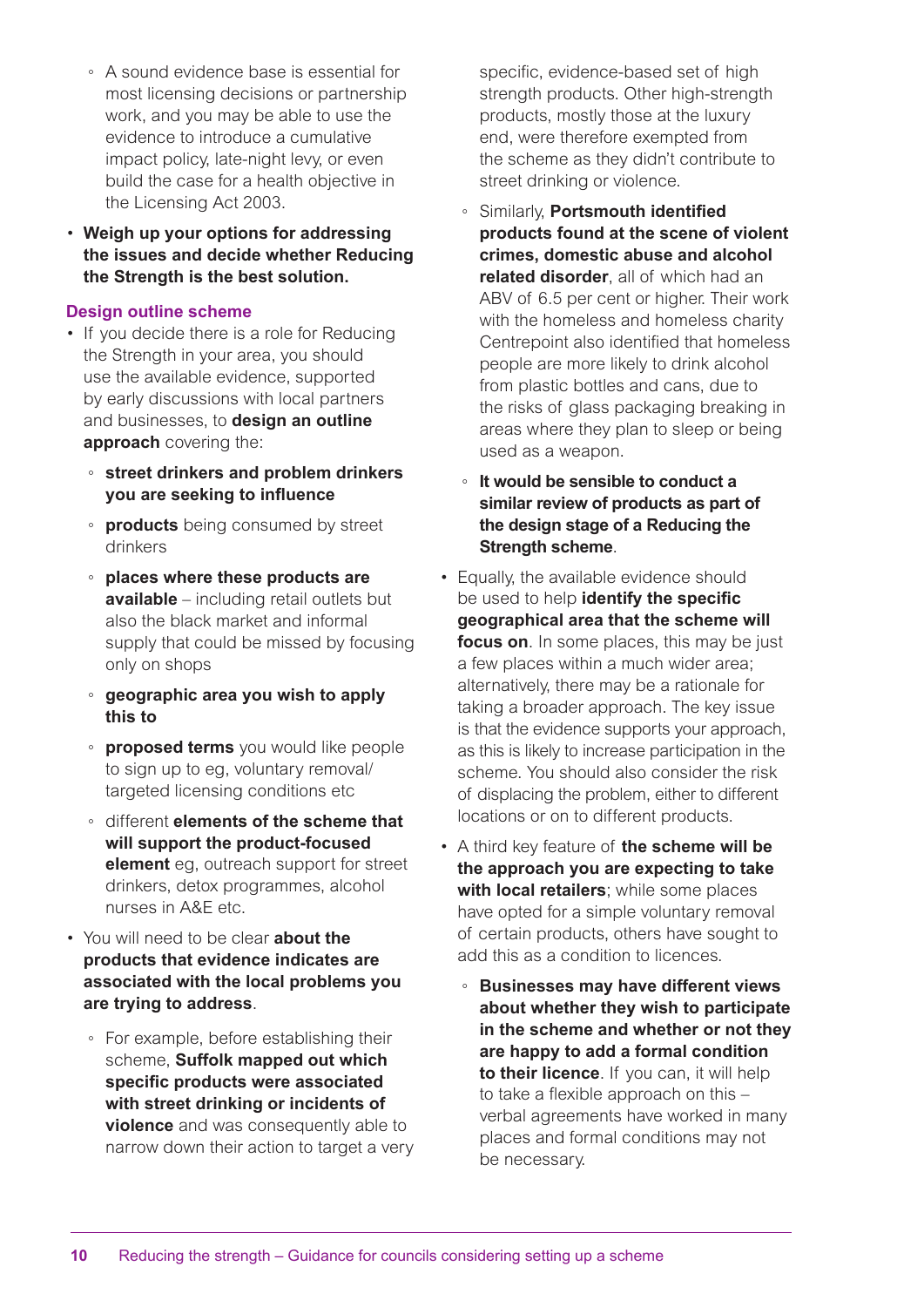- Based on earlier and ongoing discussions with partners, **you should identify the additional elements of the scheme that will help achieve the overall objective**, whether that is support and/or enforcement by licensing teams and the police; health and third sector support for individuals used to accessing these product; or retailers being given support or training or retailers helping to train one another etc. There may be other things that retailers can do to support these objectives if you discuss this with them and give them the opportunity.
- When you have an outline approach, you should **seek legal advice**. The next section of this guide sets out the main issues you will need to consider under Competition Law and the Licensing Act, but **you will always need to obtain your own legal advice and undertake a risk assessment to ensure the detail of your scheme is legal in relation to both**.
- You may wish to **develop a brand for the scheme, as well as a communications plan to implement once the scheme is formally launched**. In order to avoid breaching competition law, it would be prudent to ensure these are not actually used until the scheme has been launched – more detail is provided on this in the following section.
	- The communications plan **should communicate what you are trying to do**. Use launch events, meet retailers face-to-face, talk to community groups and work with local media. You need to explain your reasoning to your residents, and secure their support for what you are doing. Councillors will be key players in achieving this.
- Schemes should be designed so that the **objectives are clear and measurable** and you should agree at the outset how the scheme, supported by the enforcement of current policies and licensing conditions, can help to meet these objectives. The design process should also include **identifying measures or metrics to evaluate the success of the scheme once it is finalised**.

### **Consult with local stakeholders**

• It is **advisable to engage with local retailers and businesses throughout the design process, and you may also wish to build in a formal consultation process when you have an outline design of the scheme**. The most successful approach with retailers is likely to be one that sets out the evidence base and rationale for what you are trying to, and treats them as a partner in the scheme that actively encourages feedback. **Equally, it is important to engage with local partners including the police, health services, support agencies and the third sector** to get their involvement and buy in upfront. These partners will be crucial to ensuring that complementary elements of the approach, particularly in terms of support for street-drinkers, can be provided. Additionally, partners can also provide additional resource in terms of engaging with local businesses.

### **Refine and implement scheme**

- Following consultation with local stakeholders, you may wish to refine the scheme before it is formally launched.
- The first and most important step in implementing the scheme is **working with local businesses to encourage them to participate**. Outlining the potential benefits to businesses from the scheme, rather than just the wider objectives, is likely to be helpful; evidence from earlier schemes suggests that there can be significant benefits to businesses, their staff and families, as well as the wider community.
	- It is important to **recognise that different businesses take decisions in very different ways, and that this will affect how individual stores are able to respond to the proposal**. Some retailers will be able to take a local decision on whether or not they participate; others may need to seek a view from a regional or national head office. In all cases, locally focused evidence of why the scheme is being proposed will increase the likelihood of a decision to participate.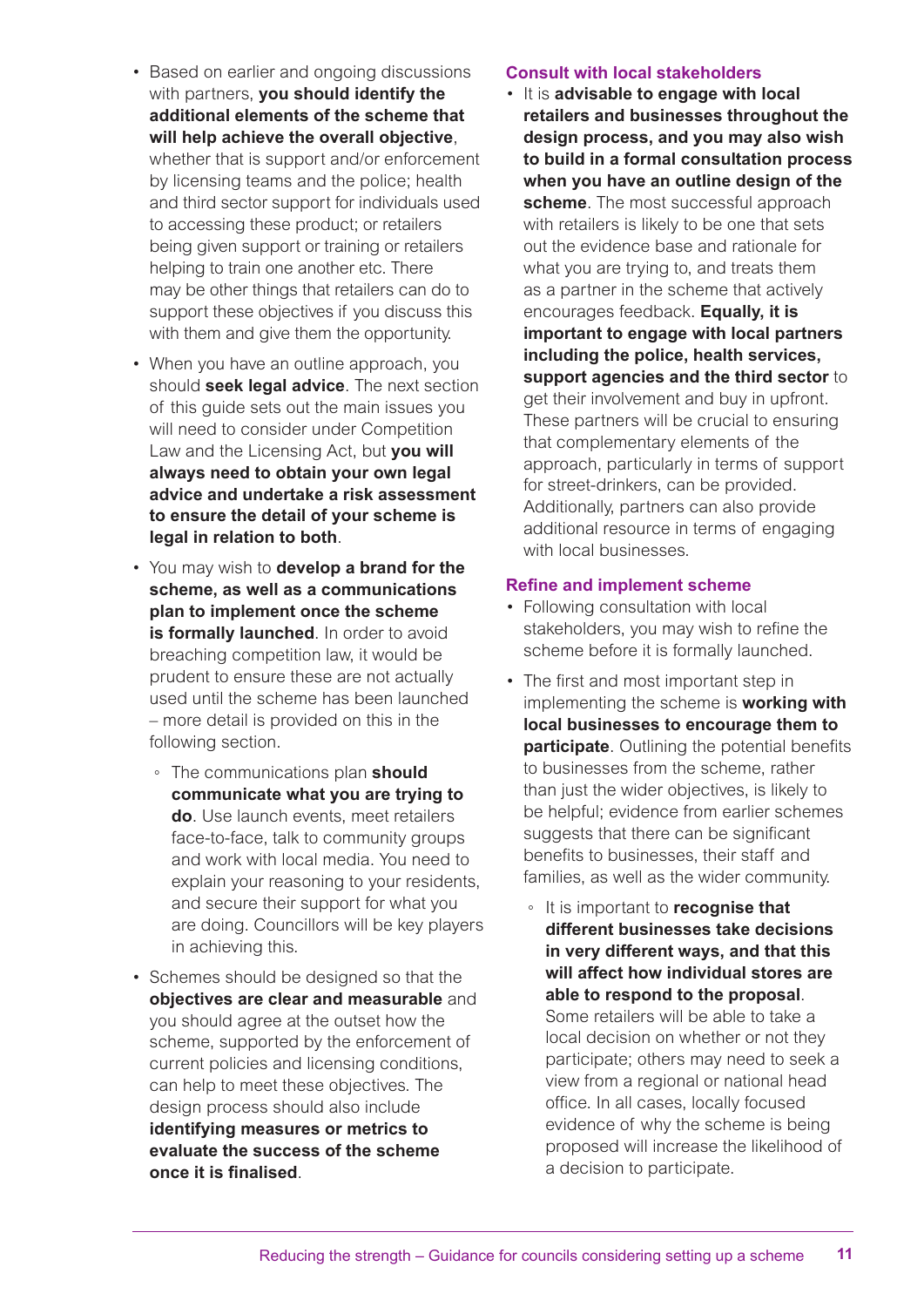◦ Similarly, it is also important **to understand the different ways that supplier logistics work**. When taking decisions about what products to stock, some retailers are able to differentiate stock in different places; others cannot. This helps to explain both why it may be difficult or time-consuming for some local retailers to take decisions on certain types of products, and also why some producers are very concerned about this type of scheme.

### **The business rationale for participating in Reducing the Strength schemes**

Licensees who support the positives associated with the campaign recognise the huge benefits that can result from removing low price products from their shelves. For example:

- retailers engaged in schemes have reported dramatic drops in verbal abuse experienced by staff
- retailers have reported a reduction in assaults on staff
- retailers report improved community relations as disruptive customers no longer access their shops
- retailers have reported a reduction in risk of breaching licensing conditions by not selling alcohol to drunken people
- retailers have reported increased takings as alcohol for sale has higher profit margin
- retailers have reported happier customers as groups of drunken individuals are no longer in vicinity of shops
- retailers have reported a reduction in the incidence of shoplifting.
- In some schemes, face to face engagement with retailers has proved to be an effective way of encouraging them to participate in the scheme; in other places, the approach has been to send letters to different tiers of management at local companies. **The**

**approach that you take to encouraging participation may be determined by the resources available and the breadth of the scheme; however, whichever approach you choose, it is sensible to consider how it is likely to be perceived by businesses**.

### **When is a voluntary scheme not voluntary?**

Concerns have been raised by sections of the industry that supposedly voluntary schemes have involved councils or their partners trying to force or even bully businesses to participate in local Reducing the Strength schemes.

Fostering a partnership approach with local retailers in relation to these schemes should help to avoid this, but you should consider how your approach to retailers might be perceived, and potentially who is best placed to make it (council officers, police, etc), in order to avoid accusations of forcing retailers to participate.

Some retailers may believe that the risk of participating in the scheme is too great, or may simply not want to, and they are entitled to reach that decision. This should not necessarily be interpreted as meaning they are not committed to partnership working, and should not mean that they are treated differently by licensing officers or the police, unless there is evidence linking problems to specific premises that have not signed up to the scheme.

• **The formal launch of the scheme needs to be handled carefully, as this is one of the areas where it would be possible to inadvertently breach competition law**.

In broad terms, while there is no problem under competition law with having a visible brand and communications, these should only be used in the sense that they identify participants once the scheme has been formally launched. Naming or identifying individual participants before the scheme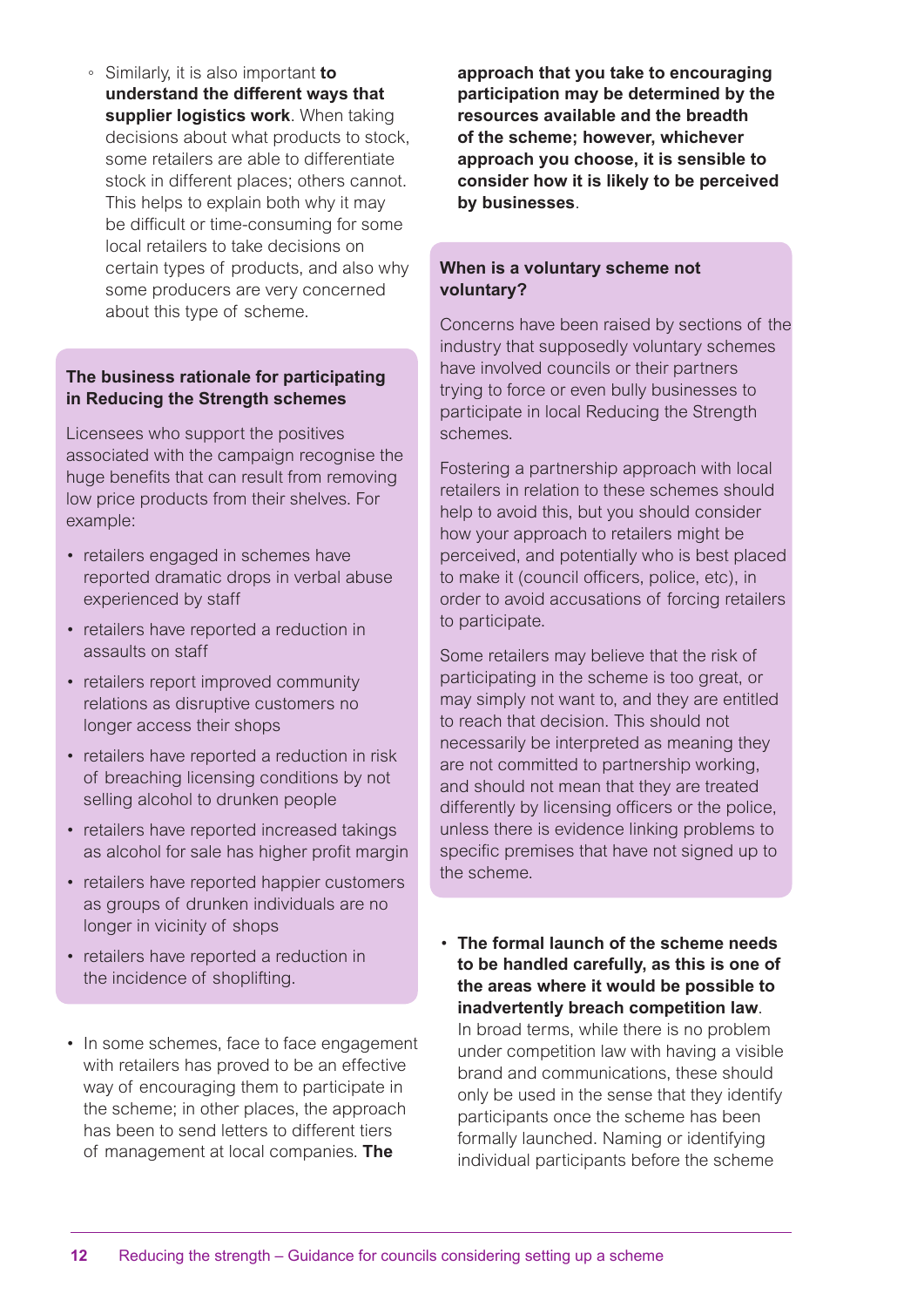is up and running could be deemed to be encouraging agreements between retailers by influencing the decision of others to participate in the scheme.

#### **Monitor, evaluate and review scheme**

- Once the scheme has been launched, the onus is on the council and its partners to support it. **Don't be afraid to get tough if problems linked to certain products persist:** there is scope to use the powers police and local authorities have, such as designated public place orders, dispersal or confiscation powers and drinking banning orders. Similarly, if a voluntary ban is not proving to be effective and there are specific problems that can be linked back to specific premises, you could add conditions to licences: Suffolk have done this in relation to a small number of premises. However, **do not apply Reducing the Strength conditions as part of a blanket approach, even if local retailers ask for this to create a level playing field: conditions should always be directly relevant to the individual premises**.
	- **Don't be afraid to alter the scheme to ensure the maximum impact**. However, in doing so, you should keep an open door: **always be prepared to discuss the issues with retailers, community members, councillors, the media and partner agencies**.
- **You should monitor progress against the key objectives and track changes to the evidence base over time**. It will be important for both the lead council, partner agencies and the public to understand the effect the scheme is having; additionally, government has indicated that it is helpful to have evidence about whether these schemes are effective.

### Checklist/summary

- identify problem
- research evidence base and confirm problem / options with partners
- evaluate options
- agree solution.

#### **If solution is Reducing the Strength:**

- conduct competition law self-assessment
- secure legal advice
- brief councillors
- engage industry, police and charities
- plan branding and launch event
- plan monitoring and evaluation
- launch scheme
- review scheme against milestones and metrics.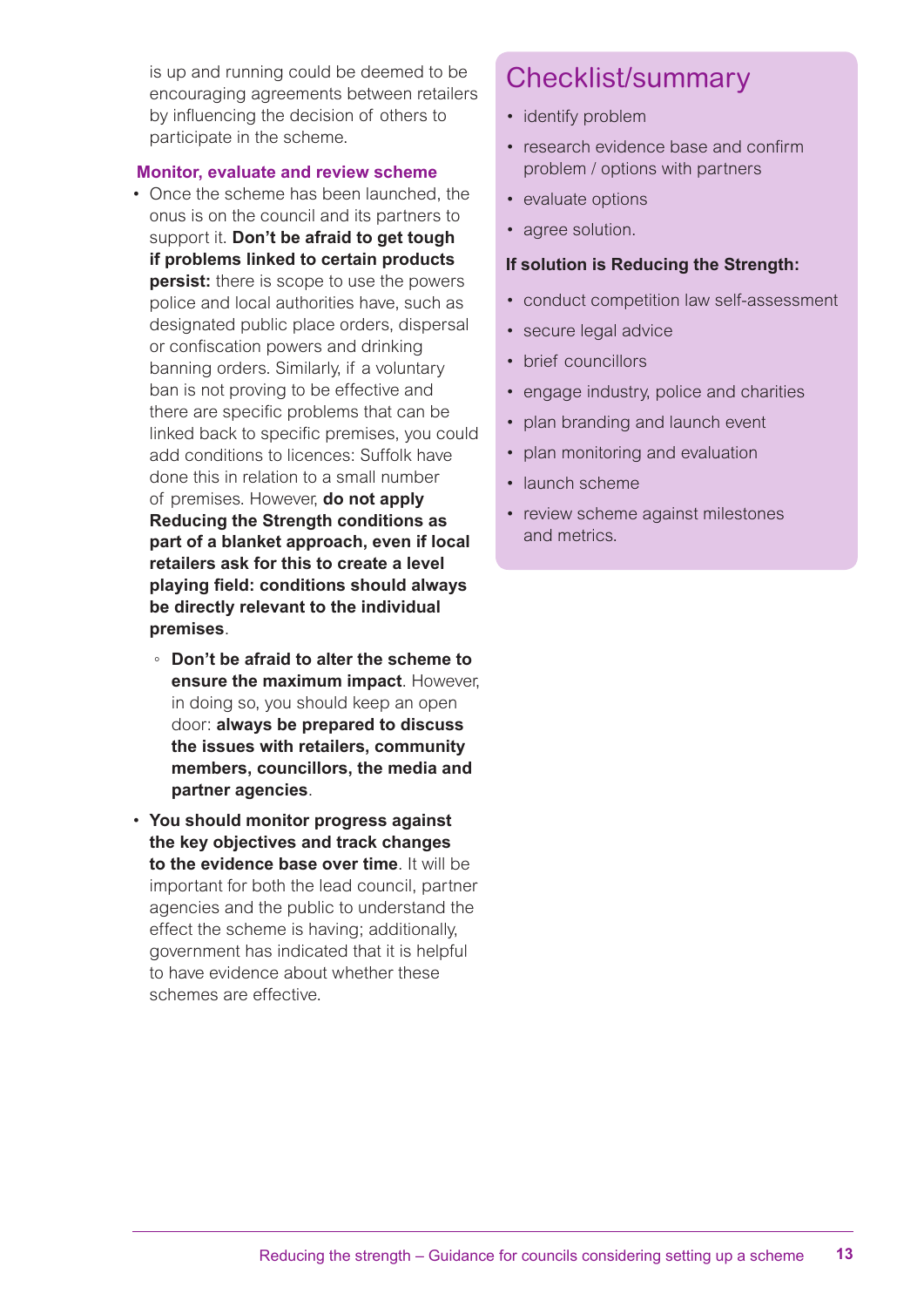# **Legal issues**

### Legal considerations – competition law and the Licensing Act

### **Competition law and Reducing the Strength schemes**

It is highly unlikely that a council, in the context of introducing a Reducing the Strength scheme, will be deemed to be acting as an 'undertaking' within the meaning of the law (including the Competition Act 1998 and the corresponding articles on the Treaty of the Functioning of the European Union). Competition law only applies to 'undertakings', broadly defined as firms or other entities that are engaged in commercial activity. Therefore, the activities of **councils and their staff themselves, in this context, are unlikely to be caught by Competition Law specifically**.

**Local retailers, however, clearly are undertakings within the meaning of competition law. They must, therefore, ensure that they are not engaging in anticompetitive behaviour otherwise they could face significant penalties, including significant fines**. Specifically, this means that they must not engage in restrictive agreements or concerted practices, within the meaning of competition law. Since many of the retailers that councils would like to involve in local schemes may be smaller businesses that do not have detailed knowledge of competition law, councils have a duty of care to ensure that they are not asking them to breach the law and/or do not put them in a position where they might inadvertently do so. Moreover, it is possible that if a local authority encouraged or facilitated breaches of competition law, this could, in certain

circumstances, possibly lead to a breach of European Union law by that authority.

While there is a certain competition law risk to retailers arising from some aspects of Reducing the Strength schemes, the risk is manageable if councils build in certain features to their schemes. **The key point is to ensure that retailers are aware they must make individual and independent decisions about whether to participate in such schemes. Specifically they should avoid engaging in any form of co-ordinated action or in agreements or concerted practices that would reduce or prevent competition between them. In particular, retailers should avoid discussing or sharing sensitive commercial information (eg about prices, costs, volumes, future commercial strategies) with competitors**.

This risk is mostly likely to emerge at the startup of a scheme, as you work with retailers to seek their participation, and should be considered in the design and implementation of the scheme. **The easiest way to avoid this risk is to engage bilaterally with individual retailers, rather than with groups of retailers together**. This may have other benefits, in terms of being a more effective approach in terms of engaging retailers. However, it is a resource intensive approach. If you do decide to meet with retailers jointly in the course of setting up a scheme, it would be sensible to **set out the competition law risk upfront**, including what is not permitted during the meeting (eg sharing of commercially sensitive information between competitors). You should then ensure that you:

- set out the intended approach
- set out why this is being done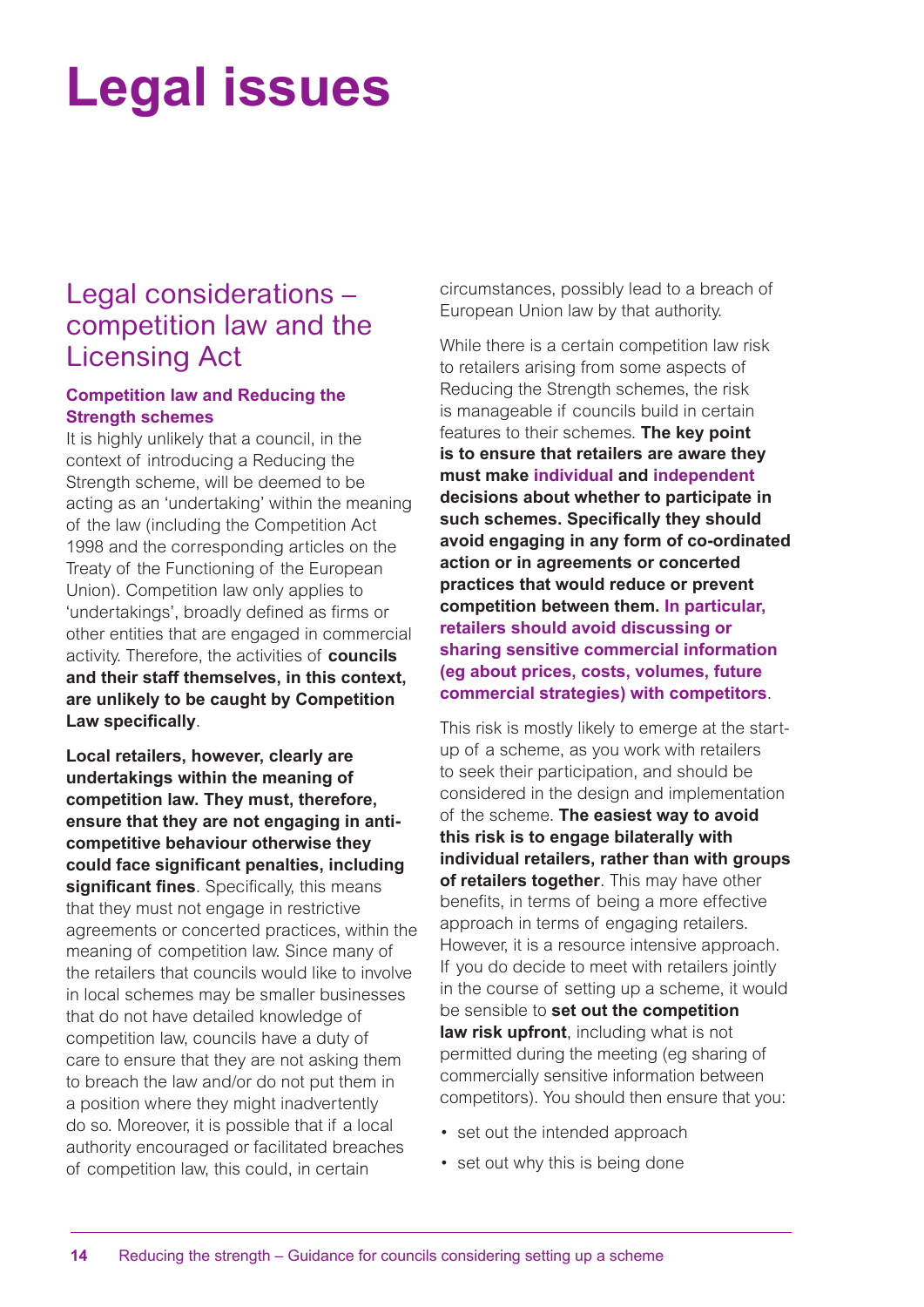- set out what the benefits to the area/ residents/businesses will be (ie the public policy message)
- offer the opportunity to ask questions
- **close down any conversation which appears to give rise to coordination** (eg a retailer indicating during the meeting, in front of its competitors, its future commercial strategy regarding highstrength alcohol).

### **But do not:**

- invite people to indicate publically if they will sign up to the scheme there and then. It is acceptable to ask them to inform you privately if they will join up, but a public commitment in advance of a scheme being launched could be interpreted as collusion
- inform retailers, collectively or individually, of other businesses that have indicated they will, or might, join the scheme.

It is also **sensible to be mindful of the competition law risk when thinking about communicating the launch of the scheme**. It is fine to hold a launch event and develop branding for the scheme and once the scheme is live, you may wish to name businesses involved and provide branding and promotional materials for participating businesses to display if they wish. However, **participating businesses should not be named or advertise their participation before the scheme is formally launched. Councils should also avoid encouraging people to sign up by naming (or mentioning in bilateral discussions with retailers) other businesses which are participating or plan to participate** – retailers should be convinced to join by the public policy message only.

These actions should help to protect retailers from falling foul of competition law. It would be sensible to demonstrate, as part of a duediligence approach, that you have considered and taken account of these issues through a simple competition law self-assessment undertaken during the design stage.

Guidance on competition issues regarding Reducing the Strength and competition law more generally is available on the CMA website<sup>5</sup>.

### Licensing conditions and Reducing the Strength schemes

If you are including a licensing approach in your scheme, you can only do what is permitted by the Licensing Act 2003. Although appropriate in individual circumstances, Reducing the Strength conditions on licences should be approached with caution and never as part of a blanket approach. Two key considerations are that:

- conditions should promote the licensing objectives.
- standard conditions should be avoided: conditions should relate to individual premises.

If these two criteria are met, then the wording of the clause should be carefully considered. It must be:

- appropriate
- proportionate
- understandable
- achievable
- enforceable
- not duplicated in other primary legislation
- **individual and tailored to the premises**
- self-contained.

<sup>5</sup> [https://www.gov.uk/government/collections/competition-and](https://www.gov.uk/government/collections/competition-and-consumer-law-compliance-guidance-for-businesses)[consumer-law-compliance-guidance-for-businesses](https://www.gov.uk/government/collections/competition-and-consumer-law-compliance-guidance-for-businesses)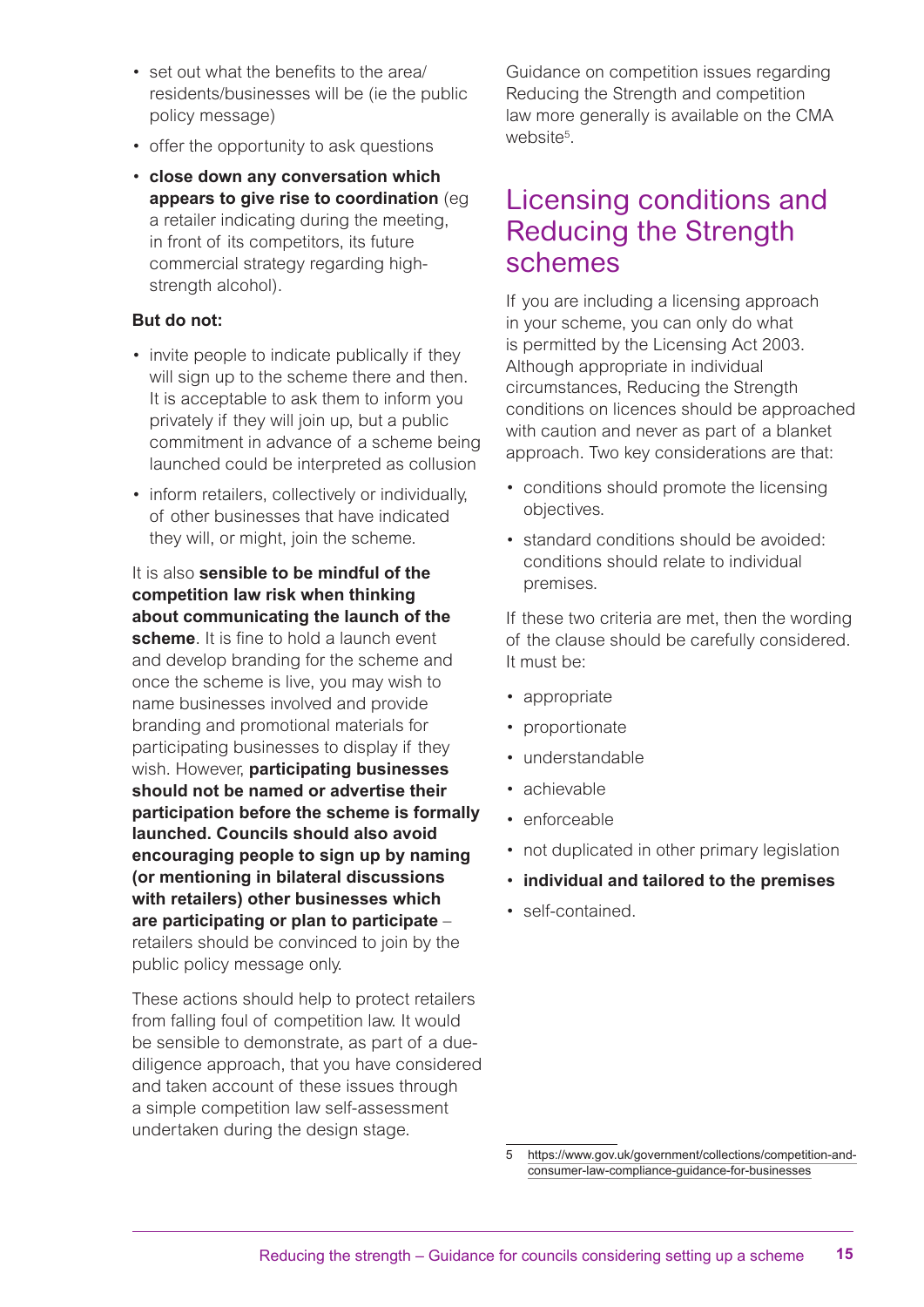# **Case studies**



### **Suffolk – perhaps more than any other area – has led the way with tackling the consumption of high-strength, cheap alcohol.**

The campaign was launched in Ipswich in September 2012 in a partnership between Suffolk County Council, Ipswich Borough Council, Suffolk Constabulary and the East of England Co-operative Society after complaints from the public and businesses that street drinking was getting out of hand.

The scheme is three-pronged. Off licences have been asked to agree to stop selling cheap high-strength alcohol of 6.5 per cent abv and above, while the police have taken action where regular street drinking causes disturbances and the county council has invested in outreach workers to encourage drinkers into treatment.

The campaign was kick-started with a launch event for retailers at Ipswich Town Football Club where a short film was shown about the damaging effects of street drinking from an individual's and a business' point of view. The latter included such issues as loss of custom from people being put off by street drinkers congregating outside shops. This event was accompanied by media coverage and followed up by the partners visiting local businesses to discuss the benefits of supporting the campaign.

The responsible authorities have also used the licensing process to nudge retailers into taking part. When applications are approved the council visits businesses to ask them to consider signing up to the campaign outlining the benefits to the local area and potential gains for traders – although the scheme remains voluntary. The only situations where the council might impose restrictions on the sale of cheap strong alcohol are if there is evidence of sales of high-strength alcohol to drunk persons, which is an offence, and/or there is a direct link to problems in the wider area which can be attributed to such. In these cases competition law does not apply and a restriction on sale of certain products can be enforced. However, this has only been used four times.

The campaign has proved incredibly successful. Ninety out of 138 off-licence premises have signed up, including big chains like Tesco, Sainsbury's and Morrisons.

In terms of street drinking; numbers have dropped from a total of 70 individuals before the campaign was launched to just over 20. Street drinker events – defined as incidents in which the public have contacted the police – fell by nearly 25 per cent in the year after the launch of the campaign.

This success has led to the initiative being expanded to other urban areas in Suffolk, such as Lowestoft.

Public health engagement manager Simon Aalders says: "We have been delighted with how it has worked out. The most important principle is that you work together. The police have a dedicated officer for the campaign, while public health has funded two outreach workers for it. One type of intervention alone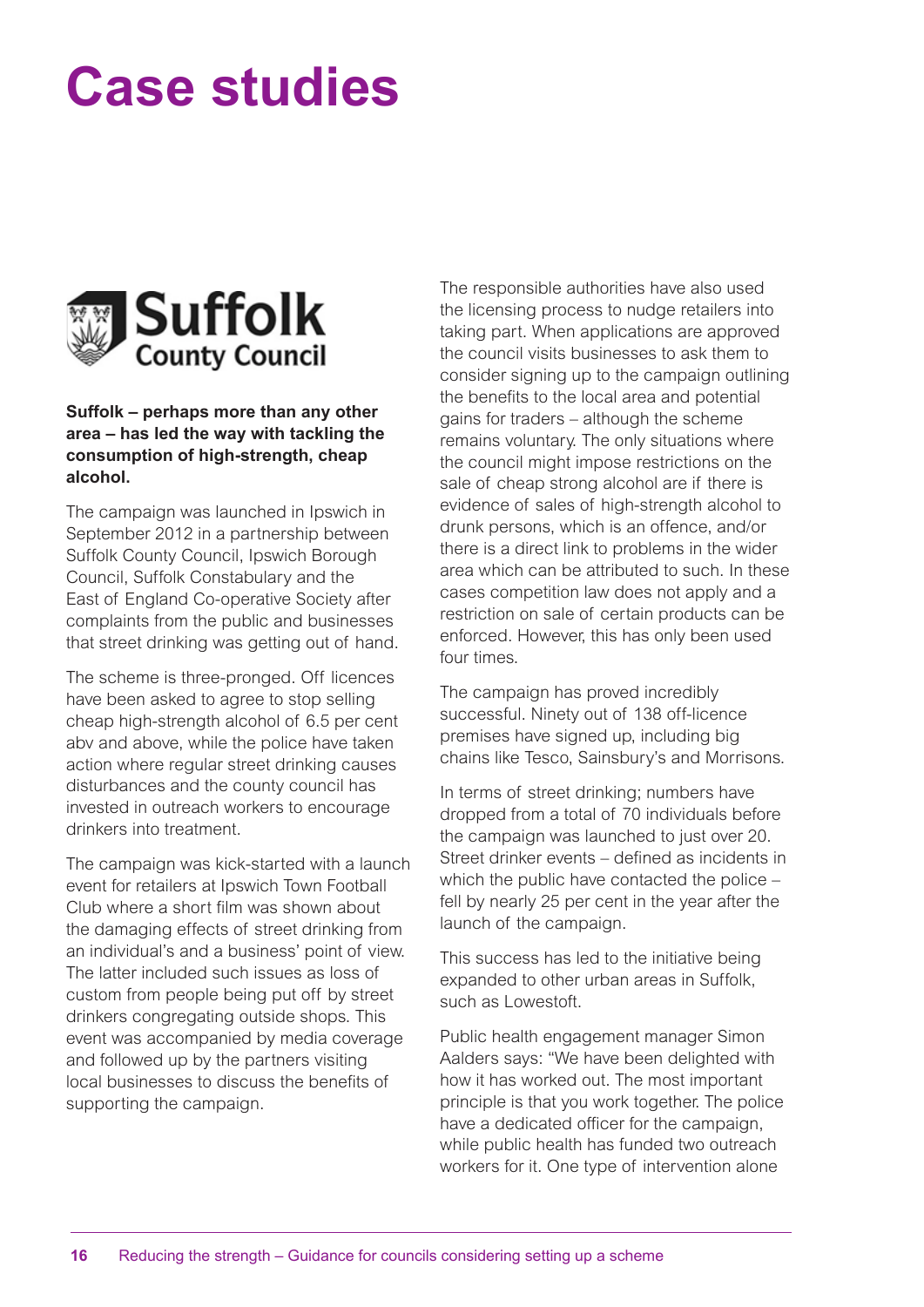– enforcement, restricting supply or enhanced treatment – doesn't work, for schemes to be successful all three elements must be implemented. You will need to have medium to long term commitment from all partners."

Mr Aalders believes the effect has been more far-reaching than the initial aim of the scheme, as cheap high-strength alcohol is not just consumed by street drinkers. Sales figures from the East of England Co-operative Society, before it became involved, show in some very deprived areas sales of 6.5 per cent abv and above accounted for nearly a fifth of alcohol sales. The Co-op and other stores have observed that profits from alcohol sales have not decreased as consumers purchase different, weaker alcohol products. The premium alcohol product market remains unchanged.

He also says the campaign seems to have changed behaviour. "People haven't just switched to the next strongest brand, for example 6.4 per cent, but actually to 3 or 4 per cent abv brands."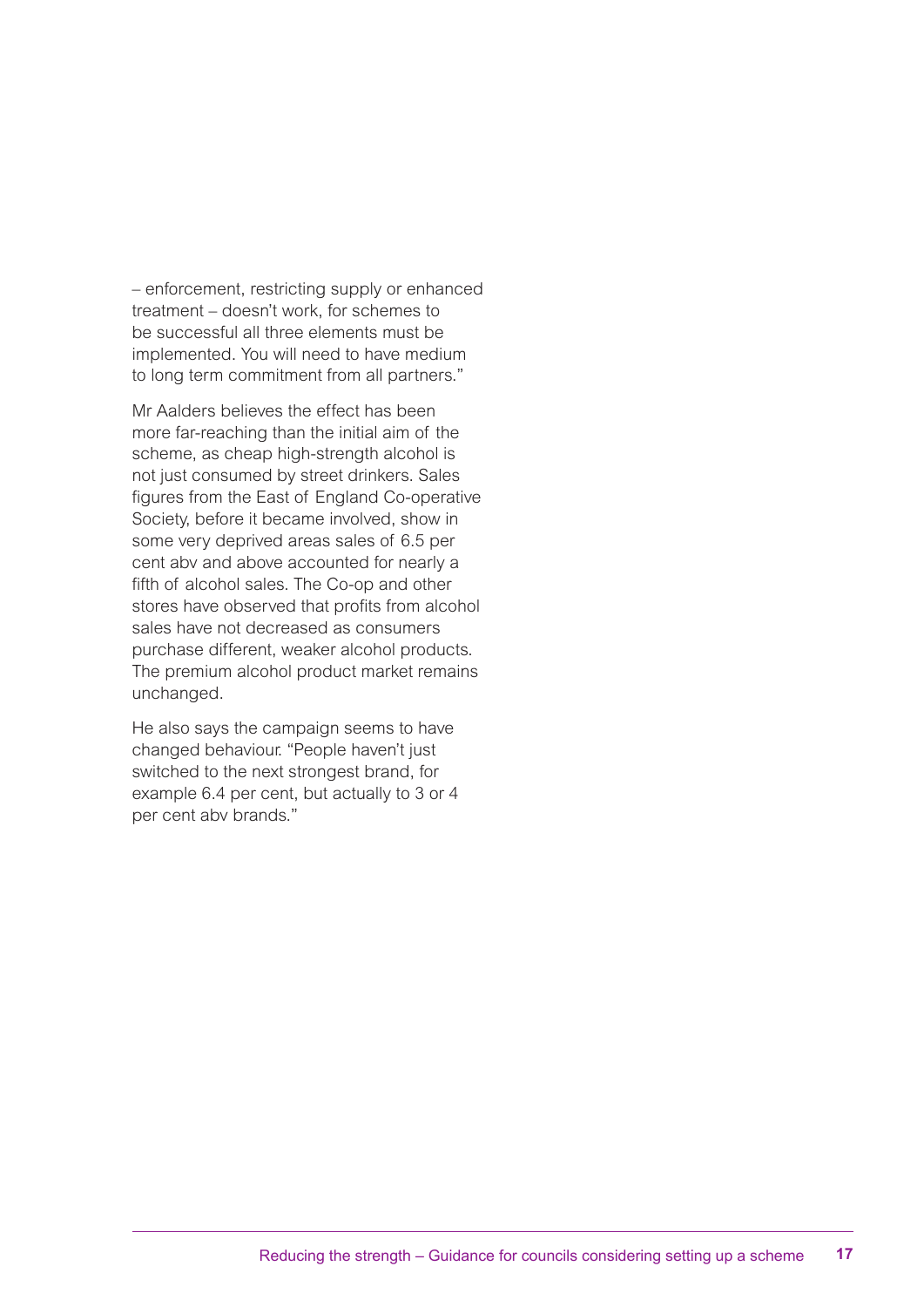# **Case studies**



**Portsmouth is one of the UK's most densely populated areas. With more than 180 off licences in the city, people are never far from somewhere they can buy a drink.**

But the easy availability of alcohol is causing problems. Over 40,000 people – one in four adults – drink at harmful levels and alcoholrelated admissions are well above the national average. Overall alcohol misuse is estimated to cost the city £74 million a year.

Like many areas, Portsmouth has tried a combination of education and sensible drinking promotion as well as using dispersal orders to tackle anti-social behaviour.

But last autumn the Safer Portsmouth Partnership decided to take a different tack by targeting the sale of high-strength alcohol.

The Reducing the Strength campaign focuses on the cheap sales of beers, lagers and ciders over 6.5 percent abv.

Retailers were initially sent questionnaires by the council officer and police officer who run the scheme. But after little response the two officers started visiting shops to discuss the plans face-to-face.

This proved more effective. Six months over half of the city's 180+ off-licences had signed up and agreed not to sell the high-strength alcohol. Some of the agreements have been made verbally, while others have agreed to have written conditions on their licences.

Exceptions are made for premium products, such as speciality ales and ciders.

Importantly, in communication with retailers, Portsmouth has been very aware of its competition law responsibilities. No confidential retailer information has been shared and it has been clear throughout that it is for the retailers themselves to determine whether or not to sign up to the scheme

Community safety project officer Rob Anderson-Weaver, who leads the project for Portsmouth City Council's Safer Portsmouth Partnership, says: "Once we got out there we found retailers were much more open to discussing the idea. We talked to them about the effect this high-strength alcohol has. It is not just the street drinking, but the health impact. These shops are part of the community and when we put it to them we found many were willing to take it on board."

To ensure that all businesses are treated equally, Portsmouth has started suggesting during the licensing process that people sign-up too. The aim now is to try to have 100 retailers signed up by the end of the year.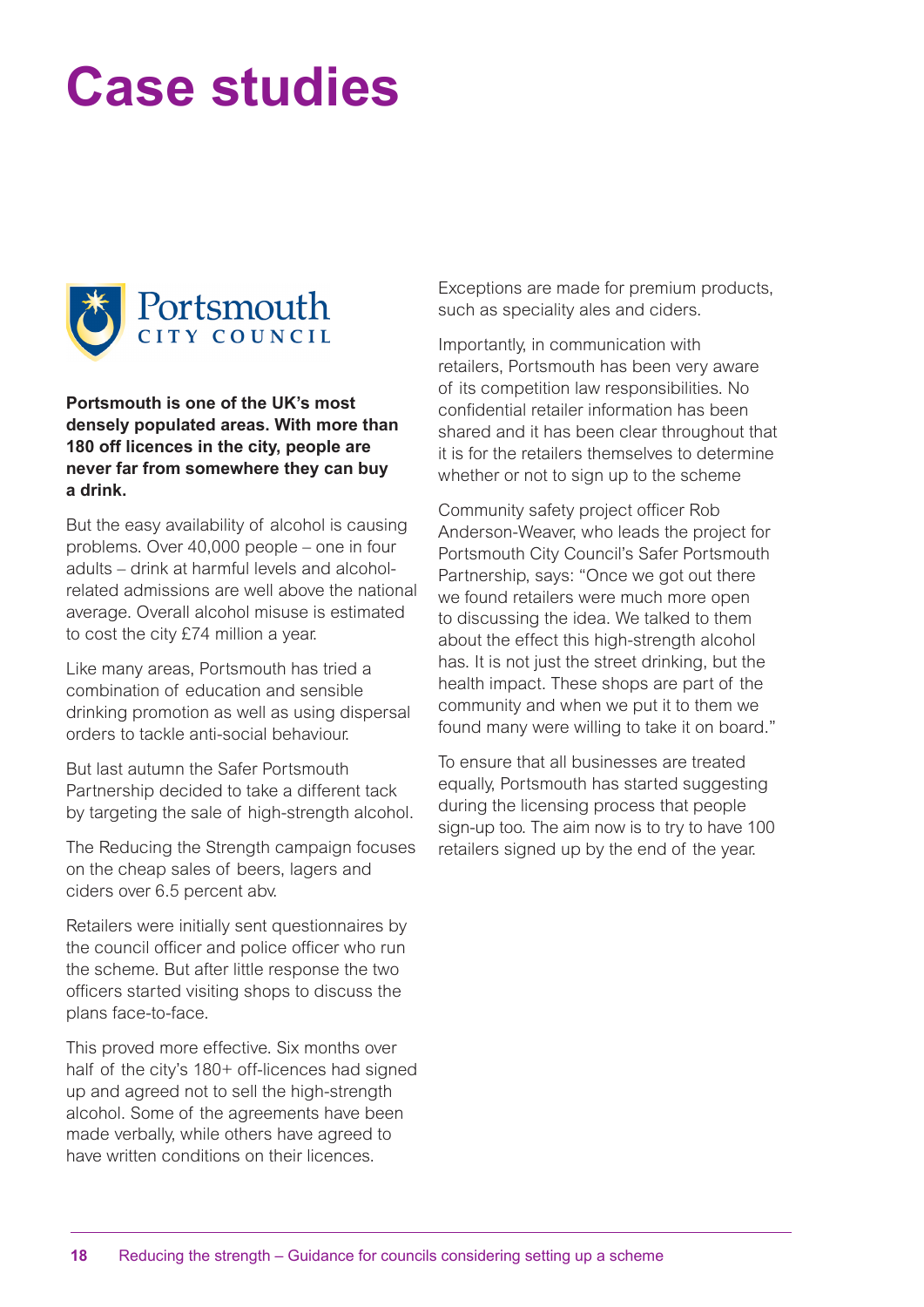## **Want to know more?**

### **Competition and Markets Authority (CMA)**

www.gov.uk/government/publications/high-strength-alcohol-schemes-competition-law-advice

### **Suffolk's Reducing the Strength campaign**

www.suffolk.police.uk/safetyadvice/personalsafety/alcoholawareness/reducingthestrength.aspx

#### **LG Inform**

www.local.gov.uk/about-lginform

### **Local alcohol profiles for England**

www.lape.org.uk

### **Street level crime maps for England and Wales**

www.police.uk

### **Alcohol Strategy (published by the Home Office in 2012)** www.homeoffice.gov.uk/drugs/alcohol-strategy

### **Public Health Responsibility Deal pledge relating to high-strength alcohol**

https://responsibilitydeal.dh.gov.uk/pledges/pledge/?pl=54

### **Government guidance on 'below cost sales'**

www.gov.uk/government/publications/banning-the-sale-of-alcohol-below-the-cost-of-duty-plus-vat

### **Local alcohol partnerships**

www.portmangroup.org.uk/responsibility-programmes/landing\_page/local-partnerships

### **Safer Portsmouth Partnership**

www.saferportsmouth.org.uk reducingthestrength@hampshire.pnn.police.uk